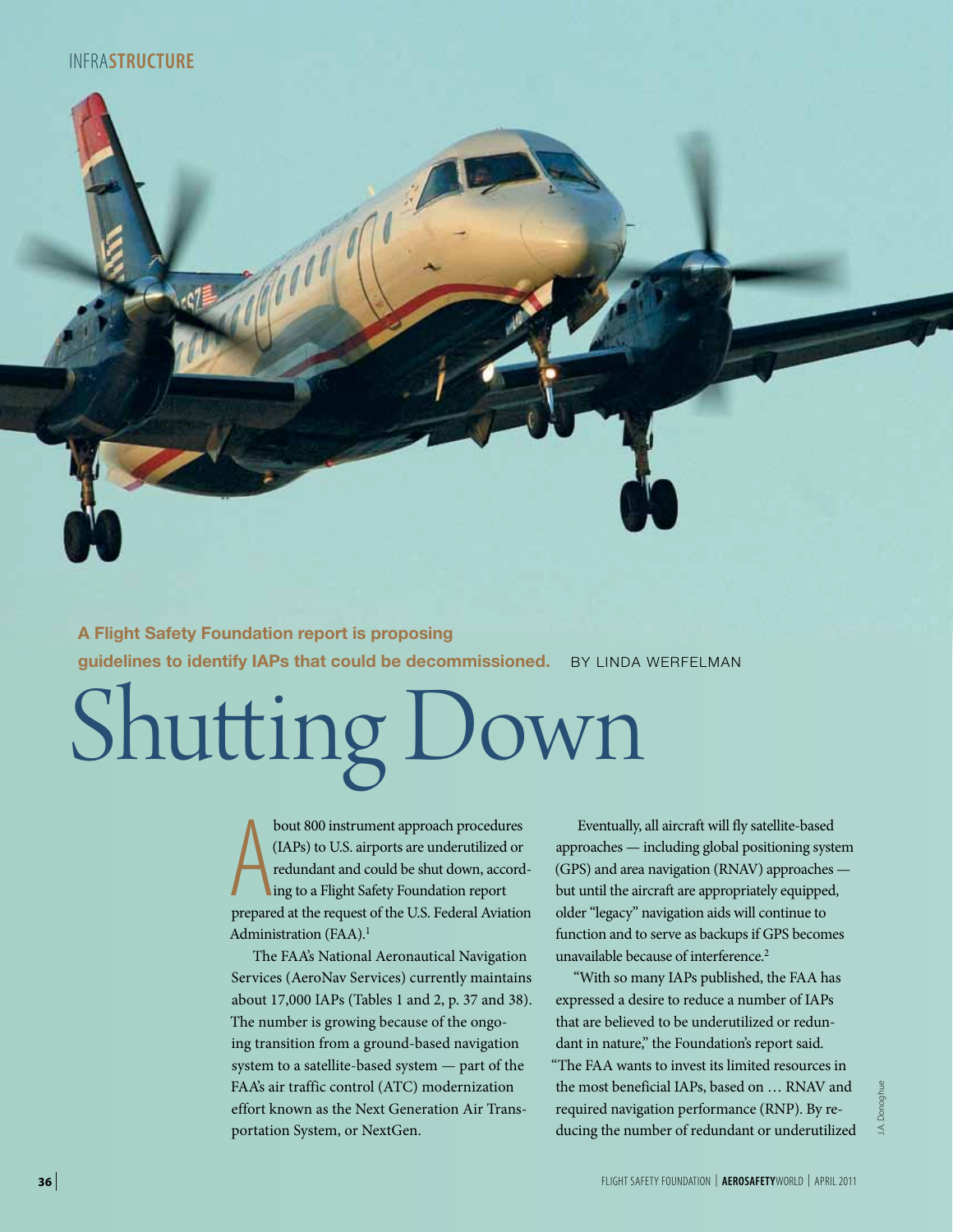approaches, the FAA can apply the cost savings toward the further expansion of RNAV and RNP throughout the NAS [National Airspace System]."

### **Retention Plans**

The FAA's plans call for retention of a distance measuring equipment (DME) network to provide "a redundant RNAV capability for en route airspace above Flight Level (FL) 180" approximately 18,000 ft, the report said.

A "reduced network" of VHF omnidirectional radios (VORs) will be maintained for backup use in low-altitude en route airspace and in IAPs. In addition, at least one instrument landing system (ILS) approach will be retained at airports currently served by ILS approaches, "unless the ILS is not necessary as part of the backup service" and unless current use is not sufficient to justify continuation of the ILS approach, the report said, noting that these steps are intended to "reduce the threat to air transportation from disruption of GPS services in today's operational environment."

### **NextGen Progress**

One measure of progress in the transition to NextGen is the number of aircraft with the avionics required to fly GPS IAPs. The Foundation estimates that, of 9,977 jet air carrier aircraft in the

> United States in 2009, more than 7,500 were equipped for LNAV (lateral navigation), LNAV/VNAV (lateral navigation/vertical navigation) or LPV (localizer performance with vertical guidance). The Foundation's report also said that, of 202,101 general aviation aircraft in the United States, 75,730 had "approach-capable IFR [instrument flight rules] GPS equipage."

## **FAA Satellite-Based Instrument Approach Procedures\***

| <b>Procedure Type</b>       | <b>Number of Procedures</b> |
|-----------------------------|-----------------------------|
| GPS stand-alone             | 425                         |
| <b>RNAV (LNAV minimums)</b> | 4,909                       |
| RNAV (VNAV minimums)        | 2,280                       |
| <b>RNAV (LPV minimums)</b>  | 2,329                       |
| RNAV (RNP minimums)         | 237                         |
| <b>RNAV (RNP specials)</b>  | 7                           |
| <b>Total</b>                | 10,187                      |

#### \*as of Sept. 23, 2010

GPS=global positioning system; LNAV=lateral navigation; LPV=localizer performance with vertical guidance; RNAV=area navigation; RNP=required navigation performance; VNAV=vertical navigation

Source: U.S. Federal Aviation Administration, Flight Safety Foundation

**Table 1**

"The [equipment] estimates indicate that the majority of aircraft operators are utilizing ILS for precision approaches and some type of RNAV procedure for nonprecision approaches (RNAV and/or RNP)," the report said.

In meetings with representatives of airspace user organizations,<sup>3</sup> "it became immediately clear that RNAV/RNP is a mainstay for many operators and that NDB [nondirectional beacon] approaches are no longer desired, except when no other option is available," the report said. None of the organizations opposed an FAA proposal to eliminate "all but a small number of NDBs."

The airspace user groups voiced concerns, however, about the extent to which VORs especially regularly used VORs — would be included in any shutdown of IAPs.

Feedback received from the user groups indicated that the FAA could "expect to reduce the number of IAPs by at least 800, provided that the airspace users respond as favorably to the FAA proposal as they did to the initial survey," the report said. "This would represent a 12 percent reduction in ground-based IAPs and a 4 percent reduction in the FAA's total IAP inventory of public procedures."

#### **Identifying and Canceling IAPs**

The Foundation's recommended process for identifying and canceling IAPs resembles the processes used by the FAA in the past but calls for improved coordination with ATC facilities and other government agencies.

Proposing a list of IAPs for shutdown could take 60 to 90 days, the Foundation said, noting that after the list has been compiled, the FAA should schedule a 30-day comment period to receive feedback from associated ATC facilities and the Department of Defense. Then the list should be published for public comment; after a review of these comments, the FAA should develop its response and, if necessary, schedule discussions with some of those who submitted comments. After that, the FAA should finalize the list, explain the decision in writing to each commenter and set dates for the shutdowns, the Foundation's report said.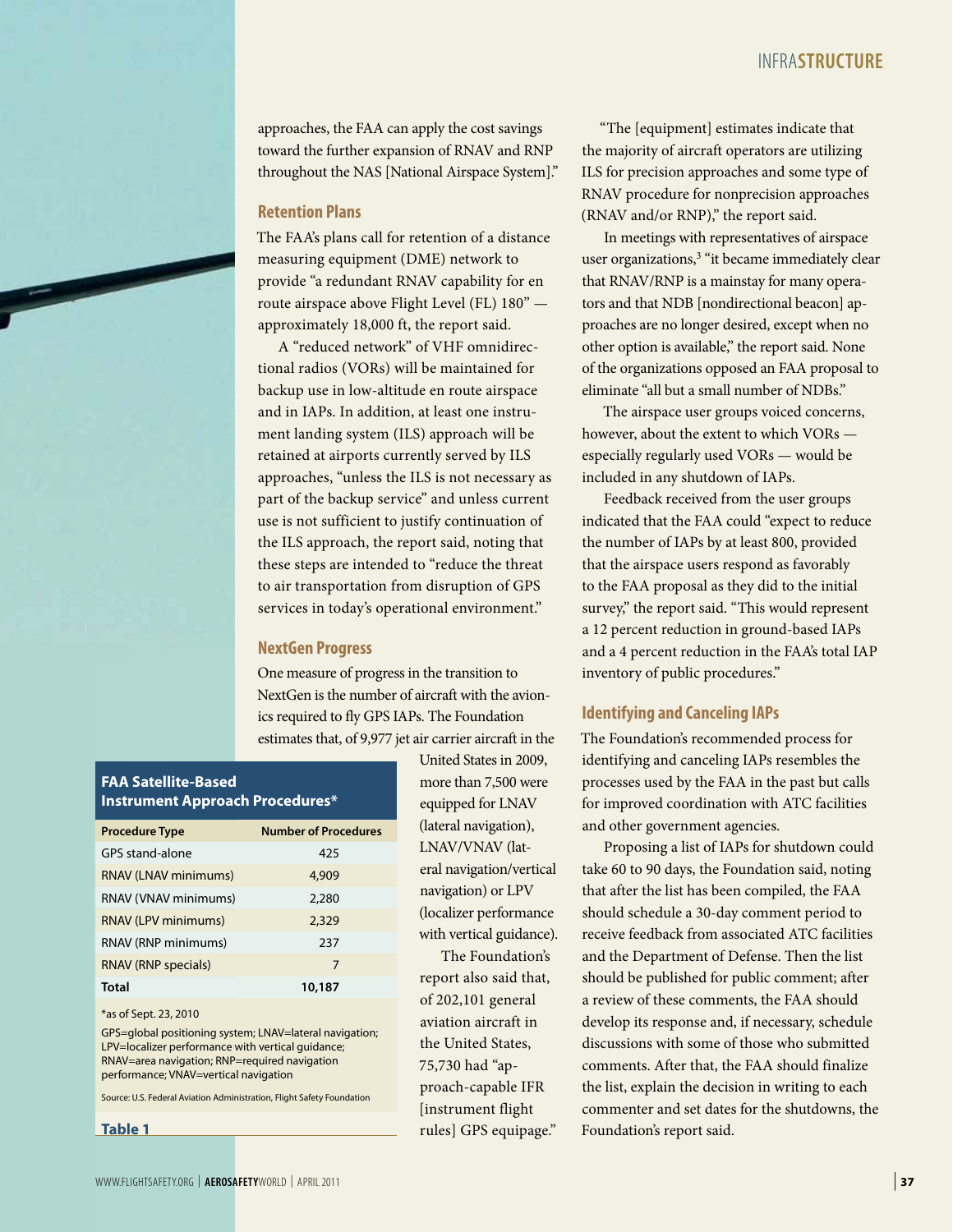# infra**structure**

## **FAA Ground-Based Instrument Approach Procedures\***

| <b>Procedure Type</b> | <b>Number of Procedures</b> |
|-----------------------|-----------------------------|
| <b>ILS</b>            | 1,339                       |
| ILS (Category II)     | 170                         |
| ILS (Category III)    | 121                         |
| <b>ILS PRM</b>        | 44                          |
| <b>MLS</b>            | 0                           |
| LOC                   | 1,427                       |
| LOC (back course)     | 81                          |
| <b>NDB</b>            | 953                         |
| <b>TACAN</b>          | 32                          |
| <b>VOR</b>            | 1,366                       |
| <b>VOR/DME</b>        | 969                         |
| <b>VOR/DME RNAV</b>   | 33                          |
| LDA                   | 33                          |
| <b>LDA PRM</b>        | $\overline{4}$              |
| PAR                   | 8                           |
| <b>ASR</b>            | 242                         |
| <b>SDF</b>            | 11                          |
| <b>Total</b>          | 6,838                       |

#### \*as of Sept. 23, 2010

ASR=airport surveillance radar; DME=distance measuring equipment; ILS=instrument landing system; LDA=localizer type directional aid; LOC=localizer; MLS=microwave landing system; NDB=nondirectional beacon; PAR=precision approach radar; PRM=precision runway monitor; RNAV=area navigation ; SDF=simplified directional facility; TACAN=tactical air navigation; VOR=very high frequency omnidirectional radio

Source: U.S. Federal Aviation Administration, Flight Safety Foundation

**Table 2**

The document called for "an aggressive cancellation strategy that eliminates the approaches within two 56-day update cycles" — a reference to the frequency with which the government publishes IAP charts and related information.

The Foundation recommended a twophase effort for eliminating the selected IAPs, with the first phase for NDB and VOR/DME RNAV procedures, and the second phase to "deal with a set of underutilized or redundant VOR procedures."

Both phases could be completed in 12 to 18 months, the report said.

#### **Phase 1**

Before the FAA publishes its proposal to cancel nearly all NDB and VOR/DME

RNAV IAPs, the agency should conduct a thorough analysis, the Foundation said.

The report said that the analysis should include a review of all IAPs at the airports where approaches were designated to be shut down "to more fully evaluate the potential impact. The Foundation recommends reviewing the airports to ensure that other RNAV and ground-based IAPs with lower minimums are available to the same runway ends, and recommends that the FAA coordinate with DOD [U.S. Department of Defense] officials."

The report also said that the FAA's analysis should determine if NDB approaches are being used by flight schools that train student pilots who will work in countries where NDBs are still crucial in instrument navigation. In those cases, the NDBs should not be decommissioned, the report said.

In addition, the report said, "The FAA should ensure that any airport that currently is served by VOR/DME RNAV procedures also has another ground-based IAP, as well as another RNAV-based IAP. The VOR/DME RNAV IAP should be retained only if it is the only approach to the airport."

## **Phase 2**

The second phase of the IAP decommissioning initiative calls for identifying airports with VOR approaches and approaches with circling minimums that are candidates for elimination.

"Nearly all [airspace user groups] agreed that they are willing to consider a reduction in IAPs with circling minimums, especially if all runways are served with a straight-in IAP," the report said.

The report described several conditions that the Foundation said should rule out shutting down a specific airport's IAP:

- All approaches at the airport are RNAV/ RNP IAPs;
- The airport has only one VOR or ILS approach;
- The airport has only one ground-based IAP in addition to an RNAV IAP; or,
- FAA AeroNav Services has identified the airport as needing VOR approaches in case of GPS interference.

A separate set of conditions will be applied to other airports to designate their VOR and/or circling minimums IAPs for cancellation if the airport meets the following criteria:

- It is one of the 100 busiest airline airports;
- It has approaches that involve a VOR that is scheduled for decommissioning within the next three fiscal years;
- It has an NDB IAP or a VOR/DME RNAV IAP;
- It has two or more VOR IAPs in addition to RNAV IAPs; or,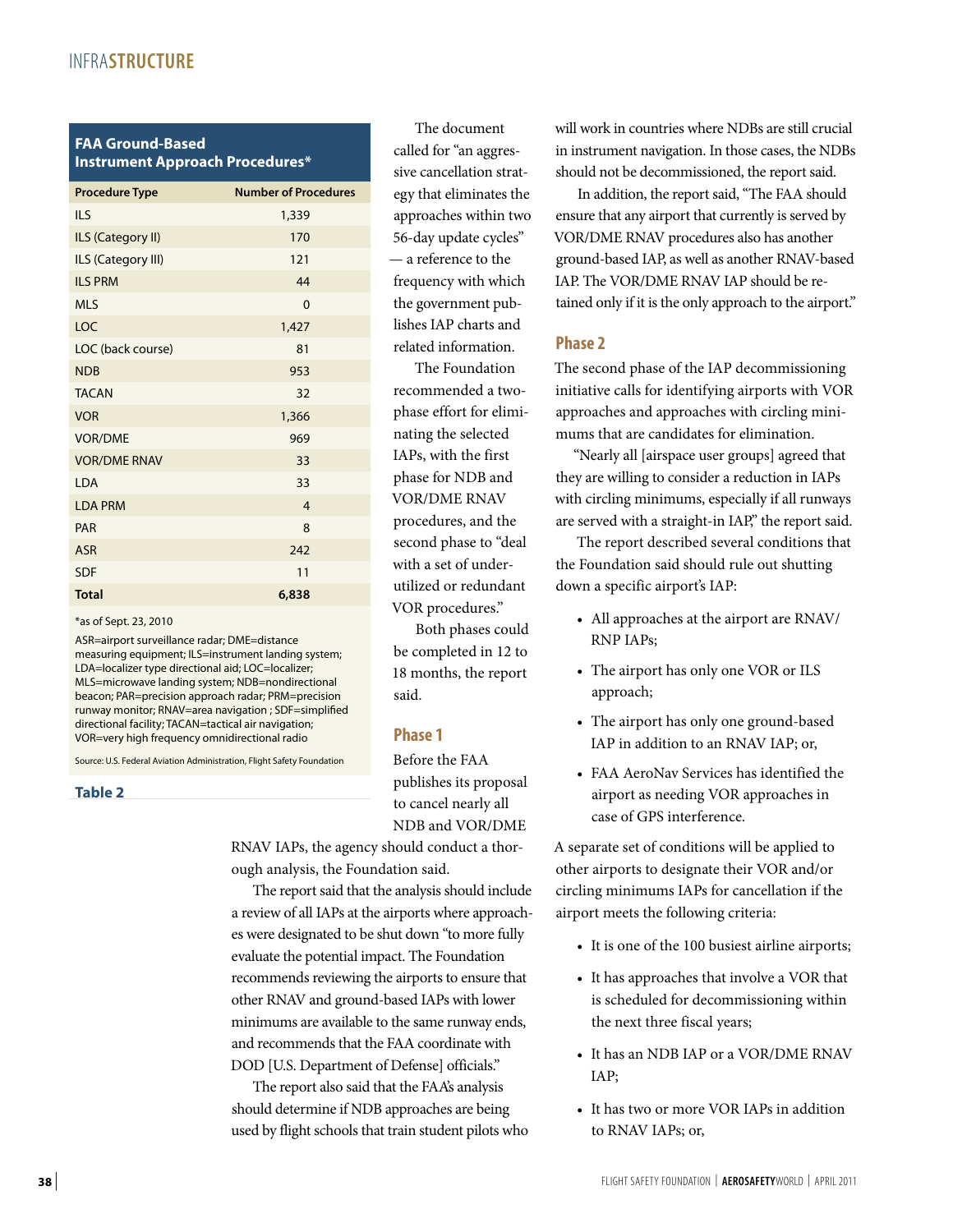• It has an ILS and a VOR IAP, in addition to more than one RNAV IAP.

After these two reviews have been conducted, selected airports — each with multiple ground-based IAPs — will be evaluated individually.

"At this point," the report said, "the process will become much more detailed, and an airport-by-airport review will be required to apply the criteria and considerations provided by the airspace users during the Foundation's interviews."

Among those considerations — according to the operators who were interviewed as part of the Foundation's study — is the need to "align any efforts associated with VOR disestablishment with efforts to identify and eliminate redundant or underutilized VOR approaches."

The FAA should examine underutilized VOR IAPs at the 100 busiest airline airports while also evaluating the entire group of nonprecision IAPs at these sites, the operators said, adding that the agency should consider not only IAP utilization data but also the broader impact on the airports of shutting down a VOR approach.

At other airports with multiple approaches that might be eliminated, the operators said, "don't eliminate too many approaches per reduction cycle."

Other criteria recommended by the operators included:

- • "If there are RNAV procedures to both ends of the runway, and if there is an ILS and a VOR approach to the same runway and a VOR only on the oppositedirection runway, propose eliminating the VOR that is serving the same runway end as the ILS";
- "If there are multiple VOR approaches that are eligible for removal from an airline airport,

consider retaining VOR/DME IAPs … because they often deliver the lowest minimums"; and,

• "If there are multiple VOR approaches that are eligible for removal from a non-airline airport, consider eliminating the VOR/DME IAP and retaining the VOR IAP because the majority of non-airline aircraft do not carry a stand-alone DME. Most general aviation aircraft rely on GPS as their source of DME."

Circling minimums could be removed if there are RNAV IAPs to each runway end and if multiple ground-based IAPs also are available, the operators said.

They also said that eventual decisions on decommissioning IAPs should take into account how often the approaches are used in instrument meteorological conditions.

"Those interviewed remain supportive of RNAV, and they generally support the FAA's efforts to utilize RNAV more and nonprecision ground-based navigation approaches less," the Foundation said.

## **'Focus on RNAV'**

The Foundation's recommendations emphasized the need for the FAA to "focus on RNAV everywhere" to aid in the move away from ground-based navigation.

"The Foundation recommends that the FAA establish and publish a policy that informs operators that ATC operations in the United States are now RNAV-based," the report said. "That is, RNAV operations are the normal method of operating, and operations utilizing ground-based navigation aids (while still supported), are not the normal method of operating in the NAS."

Another recommendation asked the FAA to publish RNAV IAPs at all airports that have ground-based procedures

The FAA will evaluate a number of instrument approach procedures, including some based on NDBs, top photo, and VORs, to determine whether they should be eliminated.